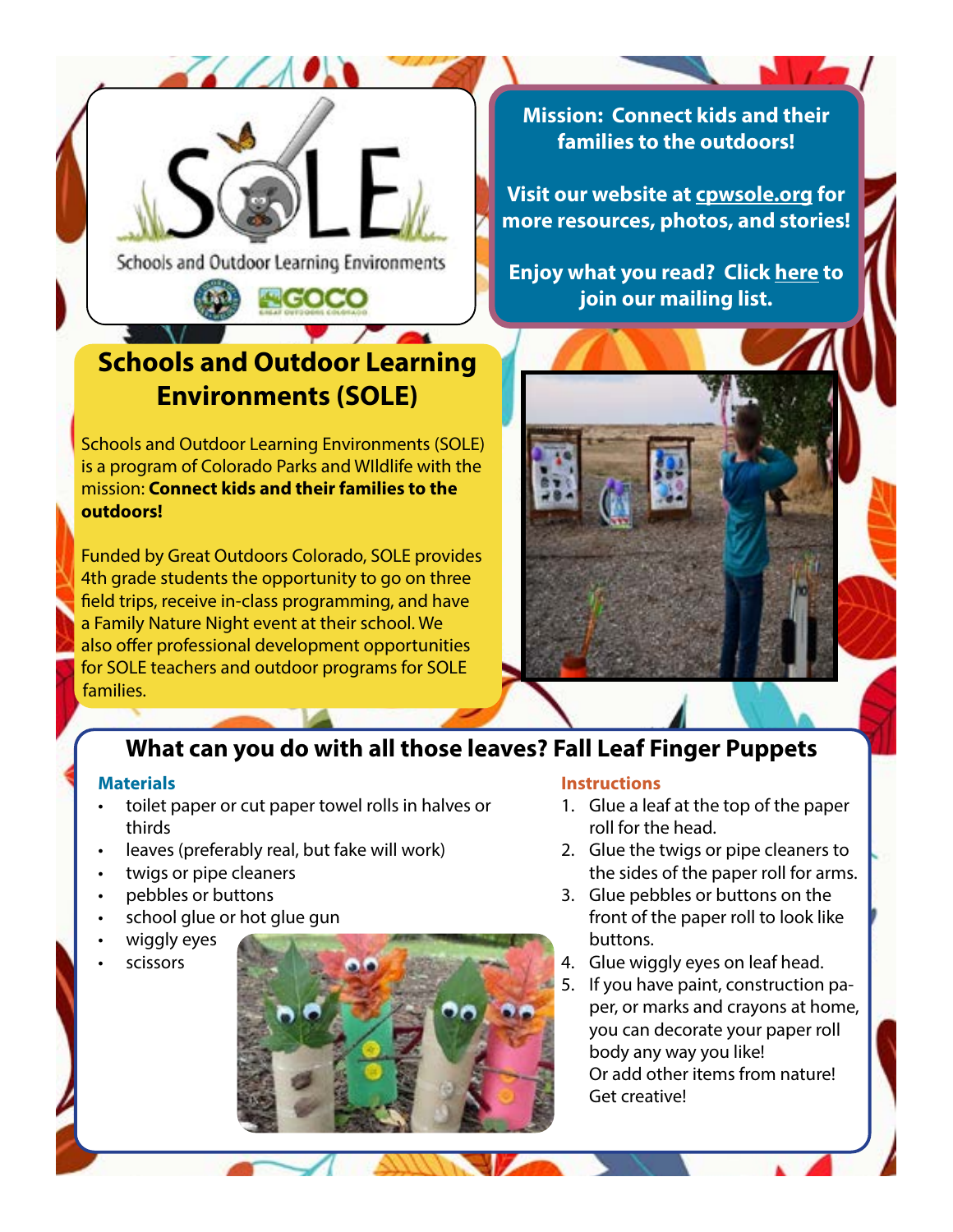### **Hyperphagia...What's that?**

**Every fall, bears and other wild animals start to prepare for winter. One of the ways they prepare is by eating A LOT! Hyperphagia is a biological urge to excessively eat, which helps these animals gain weight and fatten up to survive the upcoming winter.** 

**Bears must consume up to 20,000 calories or more per day! The extra weight they add on in the fall will help give them an extra layer of insulation to keep warm. It also gives them the energy they need to survive the long, cold winter months.** 

**Because bears have to eat so much before winter, they are willing to take more risks and enter areas they would not normally enter due to a major human presence, such as neighborhoods and campgrounds.** 



 $(10)$ 



#### **Wow! Look at that moose!**

**Have you noticed there have been a lot of human encounters with moose lately? Moose are very curious creatures and are not as afraid of humans as deer or elk are. They will sometimes wander up to houses and look inside the window. But sometimes, humans and other animals, can catch them off guard, which causes them to react aggressively.**

**Female moose (cows) are very protective of their young (calves), and males (bulls) can be aggressive and very protective over territory, especially in the fall during breeding season (rut). This can make approaching moose a dangerous idea.** 

**Moose are amazing creatures and to see one in the wild is an amazing experience, but remember to give them space.** 

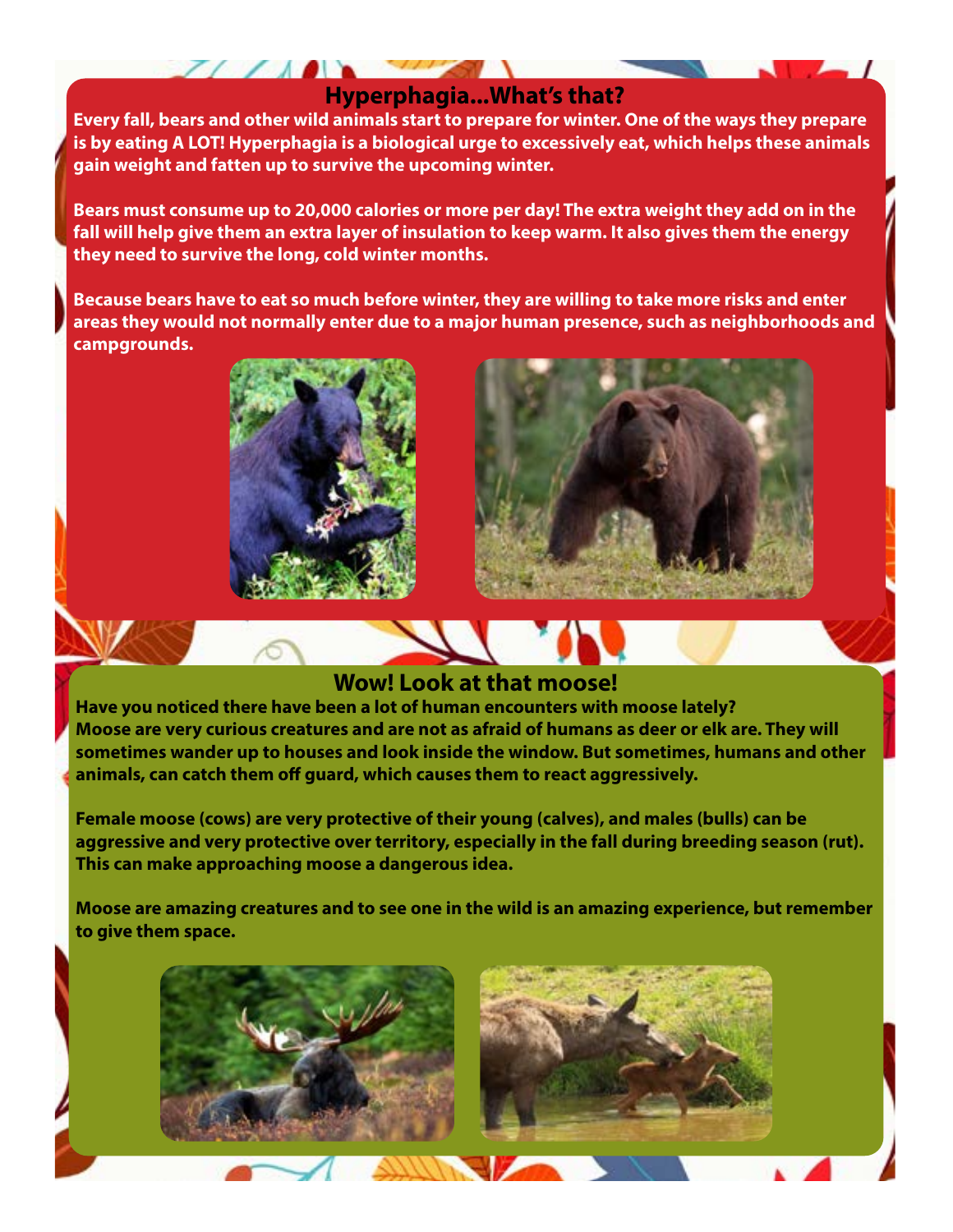# **Check out these fun fall activities!**

## **Cherry Creek State Park**

#### **• Trunk or Treat**

Saturday, October 23 at 2pm-4pm Visit website for more **[info](https://cpw.state.co.us/aboutus/pages/calendar.aspx?calid=8771)**

## **City of Aurora**

## **Frick or Treat Nature Trail** at Morrison Nature Center at Star K Ranch

Saturday, October 30th at 10am-4pm Sunday, October 31st at10am-4pm Registration Required (**[here](https://cityofaurora.perfectmind.com/24143/Clients/BookMe4BookingPages/BookingCoursesPage?calendarId=8afd3497-edcd-4664-85e9-85329cc3ceb4&widgetId=7417a4ab-f4a6-4280-8864-54bc6237caa0&embed=False)**)

#### **• Santa Wagon Rides at Plains Conservation Center** Sunday, December 12th at 9am-4pm Saturday, December 18th at 9am-4pm Registration Required (**[here](https://catalog.botanicgardens.org/default.aspx?tagid=36&from=03%2f23%2f)**)

## **Barr Lake State Park**

#### **• Annual Harvest Festival** Saturday, October 9th at 9am-1pm No registration required

### **• Annual Halloween Trail**  Saturday, October 30th at 6-9pm Registration is required for kids age 3-15 (**h[ere](https://www.signupgenius.com/go/70a0a4faeaa2ca7fe3-10th)**)

## **Denver Botanic Gardens**

### **• Día de los Muertos Celebration**

Saturday, November 6th at 9am-4pm, York Street Location Registration Required (**[here](https://www.botanicgardens.org/events/special-events/dia-de-los-muertos-celebration)**)

#### **• Wagon Tour of Plains Conservation Center** Saturday, November 13th 12pm or 3pm, Plains Conservation Center Registration Required (**[here](https://catalog.botanicgardens.org/DateSelection.aspx?item=4188)**)

## **Bighorn Sheep Festival - Georgetown, CO**

• Saturday, November 13th at 10am-6pm (**[info](https://visitclearcreek.com/events/)**)

See our [calendar](https://cpw.state.co.us/aboutus/Pages/Calendar.aspx) for more information and other events!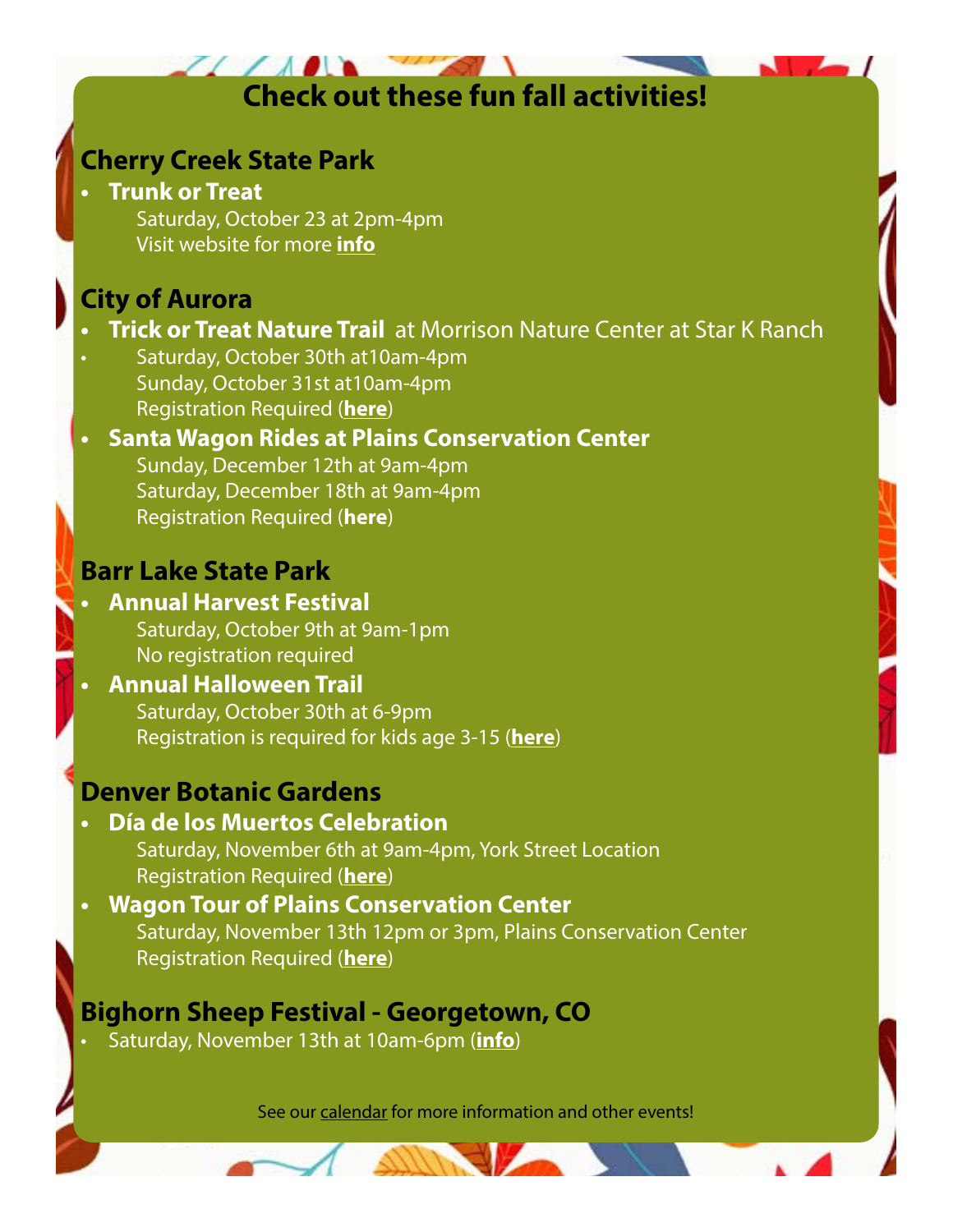# **Check out these fun fall activities!**

**Bighorn Sheep Festival - Georgetown, CO • Saturday, November 13th at 10am-6pm ([link](https://visitclearcreek.com/events/))**

## **Want to get out on your own? Download the Agents of Discovery app and visit Steamboat Lake State Park to discover more about nature!**

See our [calendar](https://cpw.state.co.us/aboutus/pages/calendar.aspx) for more information and other events!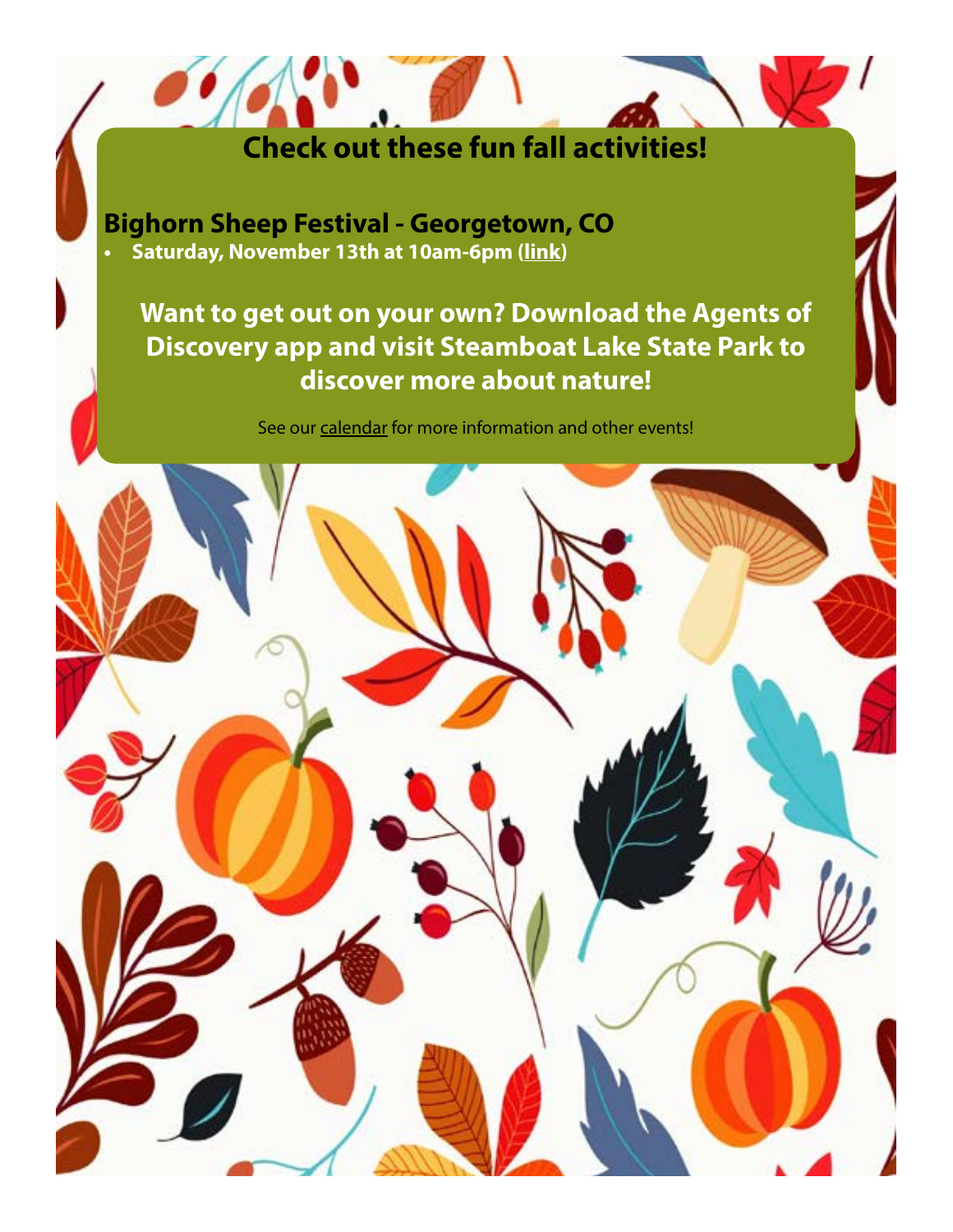| <b>Check out these fun fall activities!</b>                                                                                                                                                                                                                                                                                                                                                                             |  |
|-------------------------------------------------------------------------------------------------------------------------------------------------------------------------------------------------------------------------------------------------------------------------------------------------------------------------------------------------------------------------------------------------------------------------|--|
| <b>Happy Birthday to Fishers Peak!</b><br><b>Fishers Peak State Park opened in October 2020</b>                                                                                                                                                                                                                                                                                                                         |  |
| <b>Nature's Educators Nature Center Programs - Florence, CO</b><br><b>All About Owls</b><br>Sunday, October 24th at 6-7pm<br><b>Creatures of the Night</b><br>Saturday, November 6th at 7-8pm<br><b>Raptor Identification Course with live raptors!</b><br>Saturday, December 11th 10am to 12pm<br>(Register for programs here)<br><b>Cheyenne Mountain State Park</b><br><b>International Observe - The Moon Night</b> |  |
| Saturday, October 16th 7-9pm<br>(info)                                                                                                                                                                                                                                                                                                                                                                                  |  |
| <b>Mueller State Park</b><br><b>Archery</b><br>Saturday, October 9th at 1pm<br><b>Elk Touch Table</b><br>Sunday, October 10th at 10am-12pm<br><b>Trick or Treat</b><br>Saturday, October 16th at 1pm<br>Visit website for more <i>info</i>                                                                                                                                                                              |  |
| See our calendar for more information and other events!                                                                                                                                                                                                                                                                                                                                                                 |  |

W